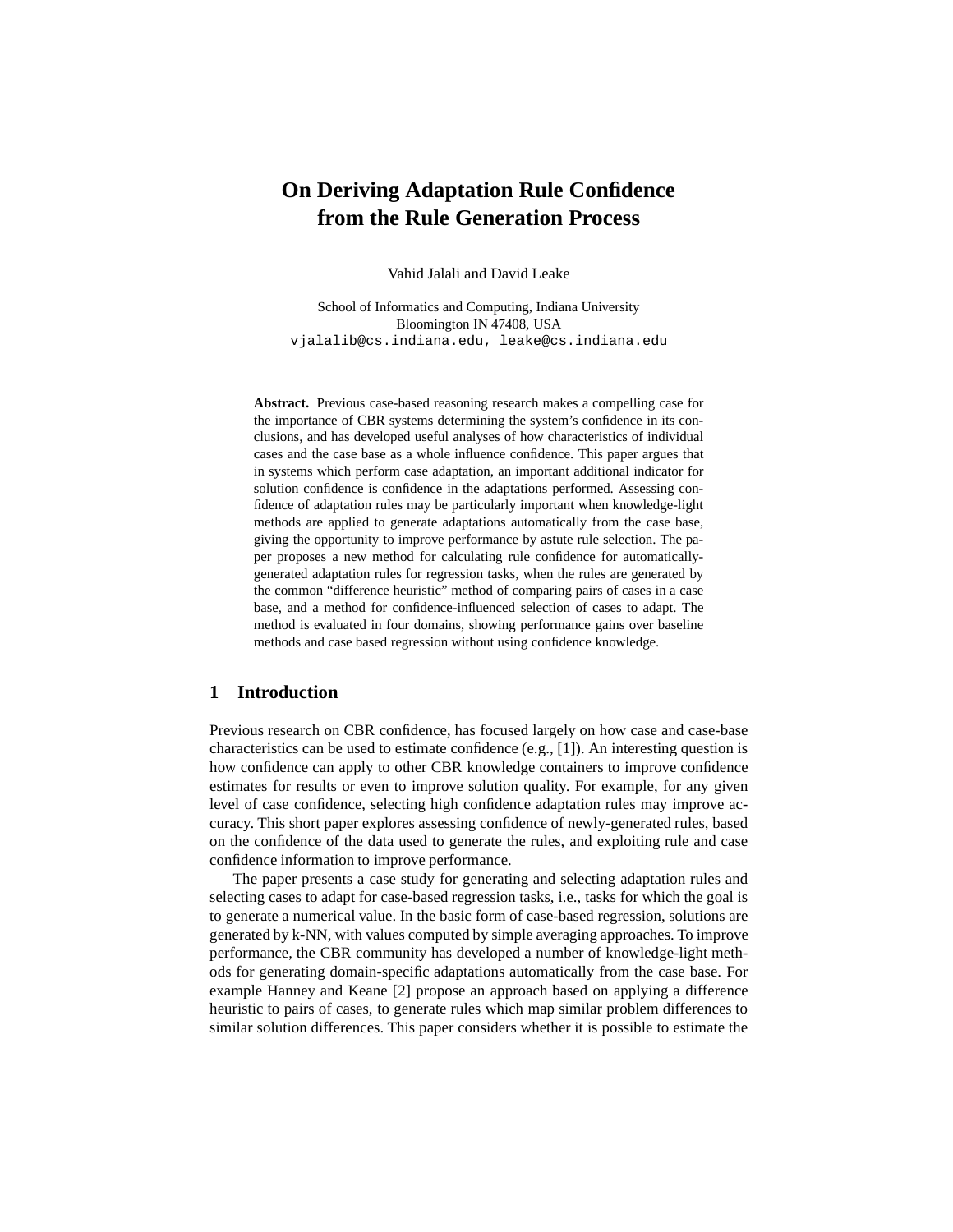#### 2 Vahid Jalali and David Leake

confidence of such rules as they are generated, and how such estimates can affect the performance of case-based regression. It reports on an ablation study which assesses the performance of learning and application with confidence considerations, compared to rule learning and application without, and compared to a baseline of k-NN. It also explores how confidence characteristics of domain cases affect performance of the approach. Experimental results show that using case confidences for selecting base cases and using them in ranking adaptation rules can decrease estimation errors, and that the amount of improvement in each domain varies based on the distribution of the confidence level of the cases.

The paper is organized as follows. Section 2 reviews previous research on solution and adaptation rule confidence estimation. Section 3 introduces our method for assessing the adaptation rule confidence based on the rule generation process. Section 4 shows results of evaluations comparing accuracy of case based regression with and without using confidence information. Section 5 presents conclusions and future work.

# **2 Previous Research**

*Solution Confidence Estimation:* A number of previous projects have proposed methods for estimating confidence in a CBR system's conclusions by considering characteristics of cases and of the problem space as a whole. For example, Cheetham and Price [3, 4] explore the problem of assigning confidence to solutions in a CBR system by considering similarity scores of the retrieved cases, the deviation of retrieved solutions, etc. [3]. Delany et al. [5] propose estimating classification confidence based on the similarity between the target case and its k nearest neighbors. Reilly et al. [6] propose a featurebased confidence model for assessing confidence of the proposed values for a feature by recommender systems. Mulayim and Arcos [7] propose a method for identifying areas of the problem space for which cases give uncertain solutions, identifying regions of the case base in which those problems are located, to guide maintenance. Hullermeier's [8] Credible Case-based Inference (CCBI), for regression tasks, estimates solutions based on "credible sets" of cases, i.e., sets of high confidence cases. Craw et al. [9] propose using an auxiliary case based reasoning system to predict solution correctness and confidence. Their confidence estimation method works by retrieving a set of adaptation cases with their associated correctness predictions and combining the predictions.

*Considering Adaptation Confidence: Distance Weighting:* Distance-weighted k-NN can be seen as using a simple proxy for adaptation confidence when solutions are calculated: If confidence in the contributions from different cases depends on their proximity to a query, distance weighted k-NN takes that adaptation confidence into account by weighting nearby cases more heavily.

*Determining Confidence using Rule Frequency:* Previous research on adaptation rule generation has considered the space of resulting rules, noting that frequency in the pool of generated adaptation rules may give an indication of the reliability of generated rules. Hanney and Keane's [2] seminal work proposes estimating confidence of rules by their frequency. Wilke et al.'s [10] adaptation learning system takes a similar rulegeneration approach, estimating rule certainty based on the degree of generalization applied during rule generation.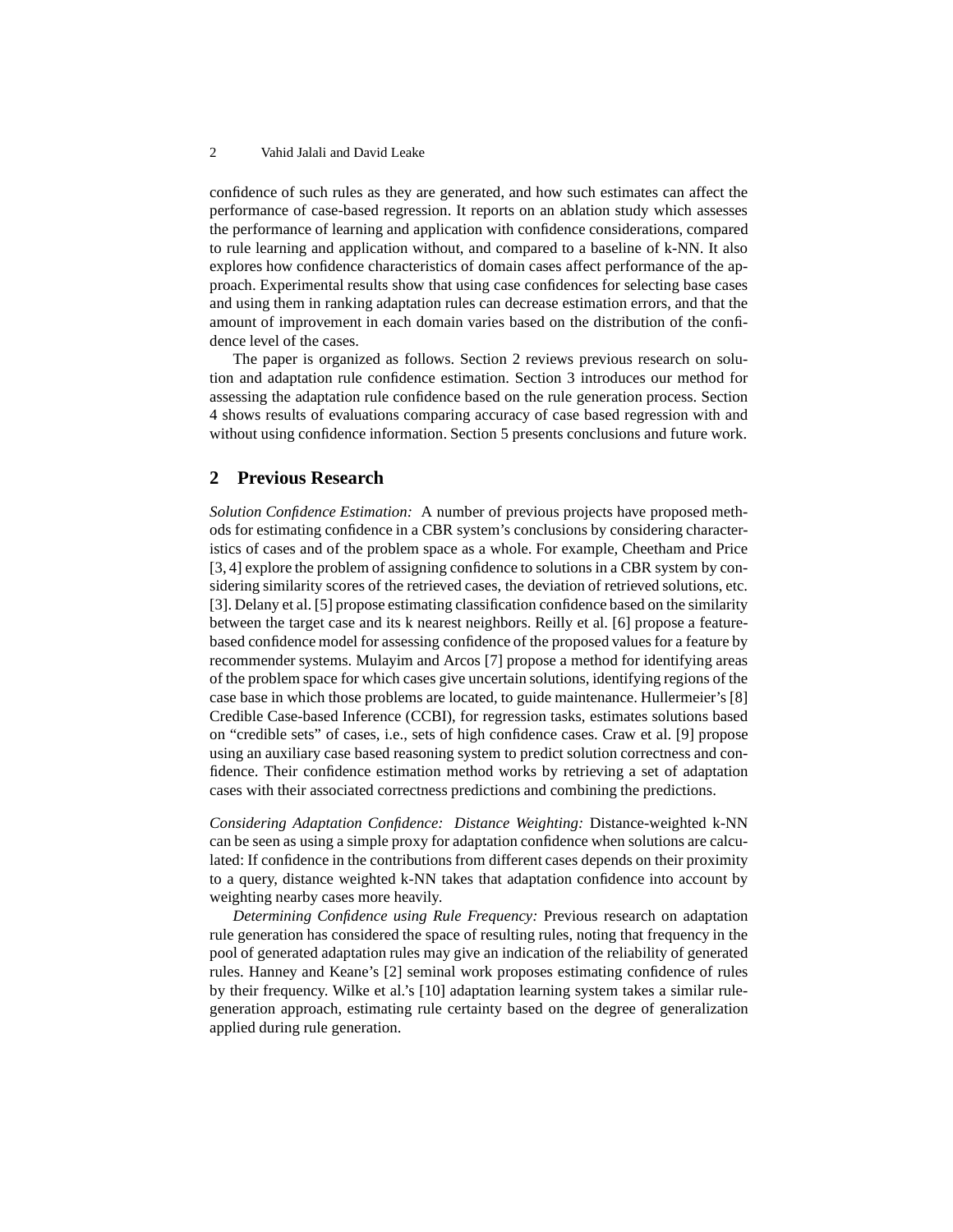*Provenance-based Confidence Estimation:* Leake and Dial [11] propose a provenancebased method for assessing the quality/confidence of adaptation rules by using feedback propagation. Their method assigns blames to applied adaptation rules based on the reported flaws in a solution via feedback. Minor et al. [12] assess the confidence of adaptation results in workflow domains by using introspection for the modified parts of the adapted solutions. For tracking the adaptation process they use provenance information of each used workflow element.

## **3 Deriving Rule Confidence from the Rule Generation Process**

The method introduced in this paper is an extension to the previous work of the authors on an approach called Ensemble of Adaptations for Regression (EAR) [13]. EAR generates adaptation rules by comparing pairs of cases in a local neighborhood around the input problem. Adaptation rules are built by comparing the problem and solution parts of pair of cases and identifying their differences to generate rules that map the observed differences in problems to the observed differences in solutions.

EAR is a lazy approach to adaptation generation. Given an input problem it selects a set of base cases to adapt and also generates a set of adaptation rules as explained above. For adapting the value of each base case it combines the values of the top  $r$  rules that most resemble the differences between the base case and the input problem. The final estimation is generated by combining the adapted values of all selected base cases.

EAR selects cases to adapt based on their distance to the input problem and ranks adaptation rules according to the similarity of their problem parts to the corresponding differences between the base cases and the input problem. However, we hypothesize that using confidence knowledge in these two steps can improve the accuracy of the estimations in domains with uncertainty in the values of the cases.

Our approach, which we call confidence-based case-based reasoning (ConfCBR) estimates adaptation rule confidence based on the quality of inputs to the difference heuristic—The confidence of the cases compared to generate the rule. In addition, it uses confidence knowledge in selecting base cases both to adapt cases and for building adaptation rules. Algorithm 1 summarizes the overall process of ConfCBR. In the algorithm,  $NeighbourhoodSelection(Q, n, CB)$  and  $RankRules(NewRules, C, Q)$ rank base cases and adaptation rules by using (1) and (2) respectively. The subprocesses are described in more detail in the following discussion.

*Selecting Cases from which to Generate New Solutions:* We hypothesize that the best solutions will be generated by balancing a tradeoff between case similarity and confidence. (This tradeoff is mediated by the quality of case adaptation. If adaptation were always perfect, we would expect the best results always to be obtained by adapting the most confident case.)

Let  $P$  be the set of all possible problems, and  $CB$  the cases in the case base. Let distance :  $P \times P \rightarrow R^+$  measure distance between problem descriptions (for convenience, we will sometimes use the case itself to designate its problem part). Let  $conf : CB \rightarrow [0, 1]$  compute case confidence. Then for a case C, ConfCBR calculates the ranking value of that case for base case selection by: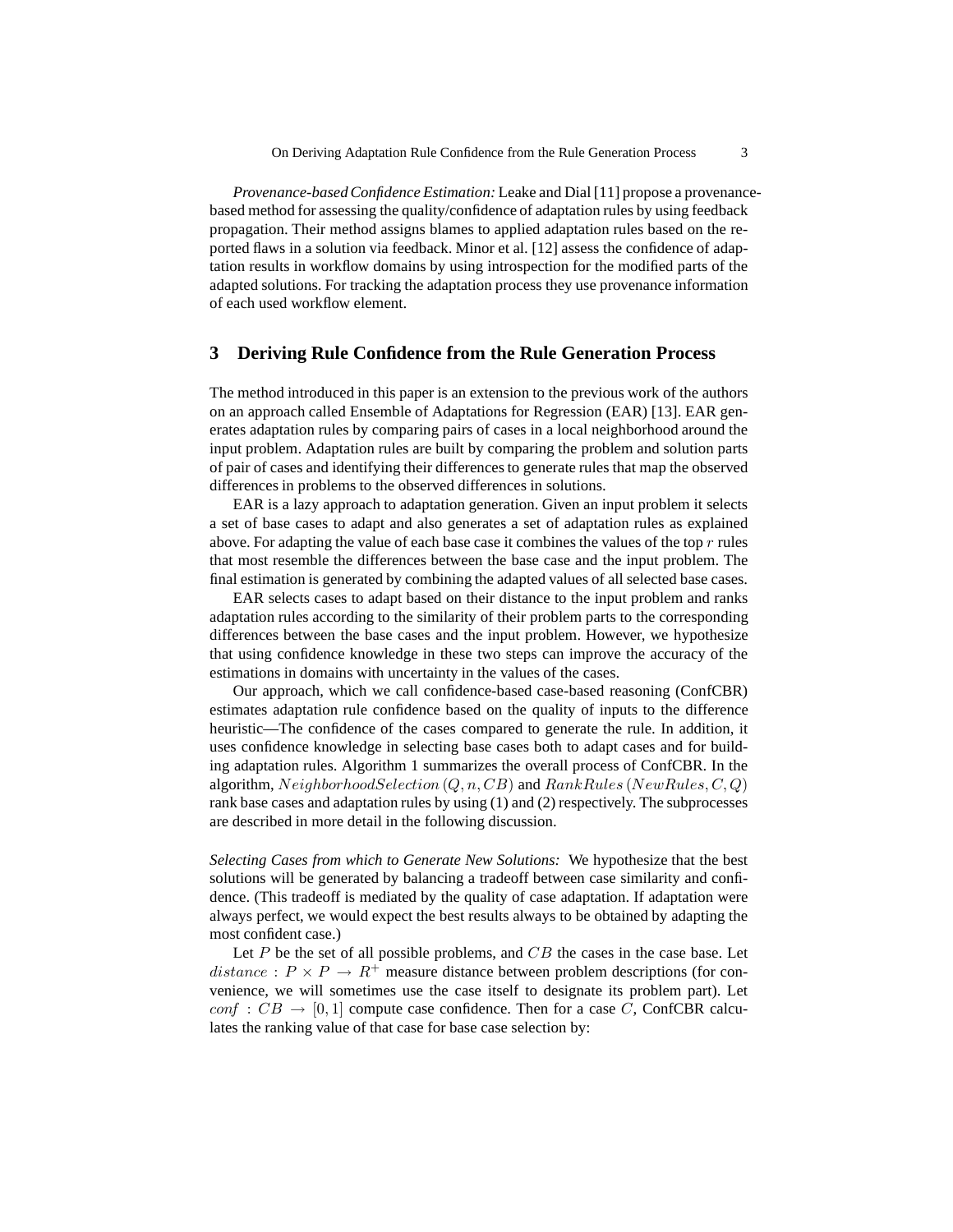#### **Algorithm 1** ConfCBR's method of estimating target values **Input:**

Q: input query n: number of base cases to be used CB: case base **Output:** Estimated solution value for Q

 $\text{CasesToAdapt} \leftarrow \text{NeighbourhoodSelection}(Q, n, CB)$  $NewRules \leftarrow RuleGenerationStrategy(Q, CB)$ for C in CasesToAdapt do  $RankedRules \leftarrow RankRules (NewRules, C, Q)$  $ValueEstimate_C \leftarrow CombineAdaptations(RankedRules, C)$ end for return CombineVals( $\cup_{C \in CasesToAdapt}ValEstimate_C$ )

$$
rank(C,Q) \equiv \frac{conf(C)^{\alpha}}{distance(C,Q)}
$$
 (1)

where  $\alpha$  is a positive real number whose values tune the base case rankings for different domains. If  $\alpha$  is equal to zero, cases will be ranked merely based on their distance to the input query. Increasing the value of  $\alpha$  has the effect of assigning higher rankings to more confident cases, with large values of  $\alpha$  asymptotically approaching assigning equal ranking values (i.e. zero) to cases that are not 100% confident.

*Adaptation Rule Ranking:* To rank candidate adaptation rules generated from the case base by the difference heuristic, ConfCBR computes a ranking score based on two factors: (1) confidence of the cases from which the rules were generated, and (2) how close the cases from which the rule was generated are to the case to adapt. More specifically, let  $R_{i,j}$  be the adaptation rule built from  $C_i$  and  $C_j$ , and  $\Delta(C,Q)$  be the difference vector of the features of the query Q. The ranking value of  $R_{i,j}$  for adapting the solution of  $C$  is:

$$
rank(R_{i,j}, C, Q) \equiv \frac{(conf(C_i) \times conf(C_j))^{\beta}}{distance(Q_{i,j}, \Delta(C, Q))}
$$
(2)

where  $\beta$  is a positive real number whose values tune the ranking of adaptation rules in different domains.

## **4 Evaluation**

Our experiments address the following questions about ConfCBR:

1. How does ConfCBR's accuracy compare to its accuracy in the ablated conditions (1) rule confidence considered, case confidence ignored, (2) case confidence considered, rule confidence ignored, (3) both confidence factors ignored.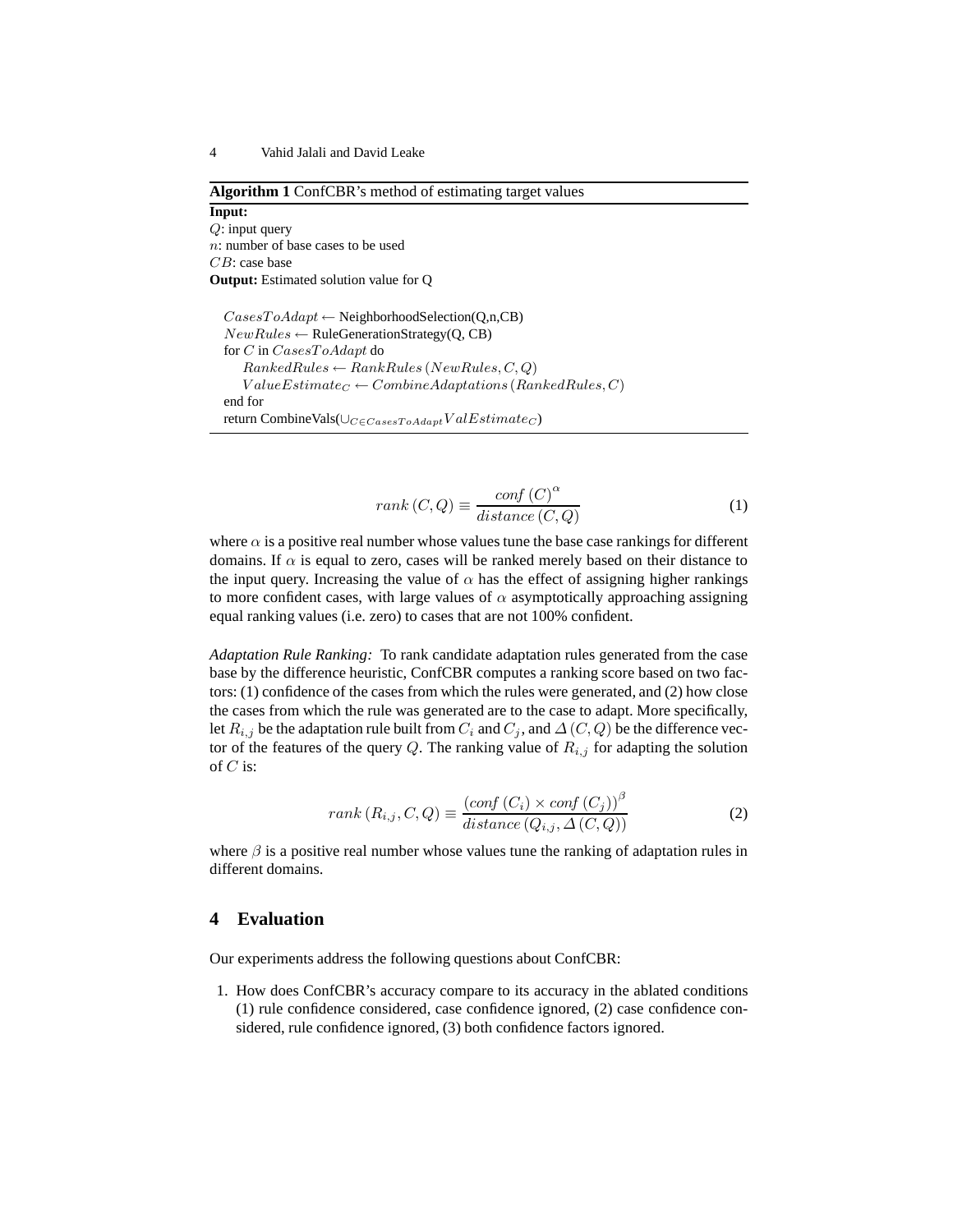- 2. How does ConfCBR's accuracy (using confidence, and without) compare to the baseline of distance-weighted k-NN?
- 3. How do varying case confidence distributions in the case base affect ConfCBR's accuracy?

#### **4.1 Experimental Design**

Experiments applied ConfCBR for case-based regression in four sample domains from the UCI repository [14]: MPG, Auto, Hardware and Housing. A data cleaning process removed cases with unknown values and discarded the symbolic features. For each feature, values were standardized by subtracting that feature value's mean from each individual feature value and dividing the result by the standard deviation of that feature. Leave-one-out testing is used for all domains and estimation errors are calculated in terms of Root Mean Squared Error (RMSE). Hill climbing was used to determine the values of  $\alpha$  and  $\beta$  for each domain.

Adaptation rules are generated by comparing the top 5% nearest neighbors of the input query, using Euclidean distance in (1) and (2). The top 5% cases are ranked and selected by using (1). These cases are used both as base cases to adapt and the source cases for generating adaptation rules. The case-based regression system then ranks adaptation rules by using (2) and applies a set of rules for adapting the solution of each base case. The number of adaptations applied per base case is also determined by a hill climbing process in all domains. The final estimates are generated by combining adapted solutions of the selected base cases.

The goal of our current study is not to generate case confidence values, but rather, to assess how confidence information can be exploited, once it has been generated. To evaluate our approach under controlled conditions for which the quality of confidence estimations is known, we generated test data whose correctness was characterized by varying known confidence values, as follows. First, we randomly assigned confidence levels to the cases by a Gaussian distribution, with 0.8 and 0.2 used as the mean and standard deviation of the confidence level distributions in all domains except explicitly stated otherwise. The stored values of the cases were then adjusted randomly, according to the assigned confidence values. For example, if 0.9 is assigned to a case as its confidence value, its stored value is increased or decreased by 10% of its value. The original value of the case is used as the "correct" value for assessing performance.

#### **4.2 Performance Comparison**

**The Effect of Using Confidence Knowledge** Fig. 1 depicts the RMSE for CBR regression (without using confidence knowledge), using confidence knowledge in selecting the base cases only (ConfCBRC), using confidence knowledge only for ranking adaptations only (ConfCBRR) and using confidence knowledge for both selecting base cases and ranking adaptation rules (ConfCBR), for each test domain. As expected, in all domains CBR without confidence considerations shows the worst performance. In three of the four test domains (all except MPG) using confidence knowledge in ranking adaptation rules is more successful in decreasing estimation error compared to using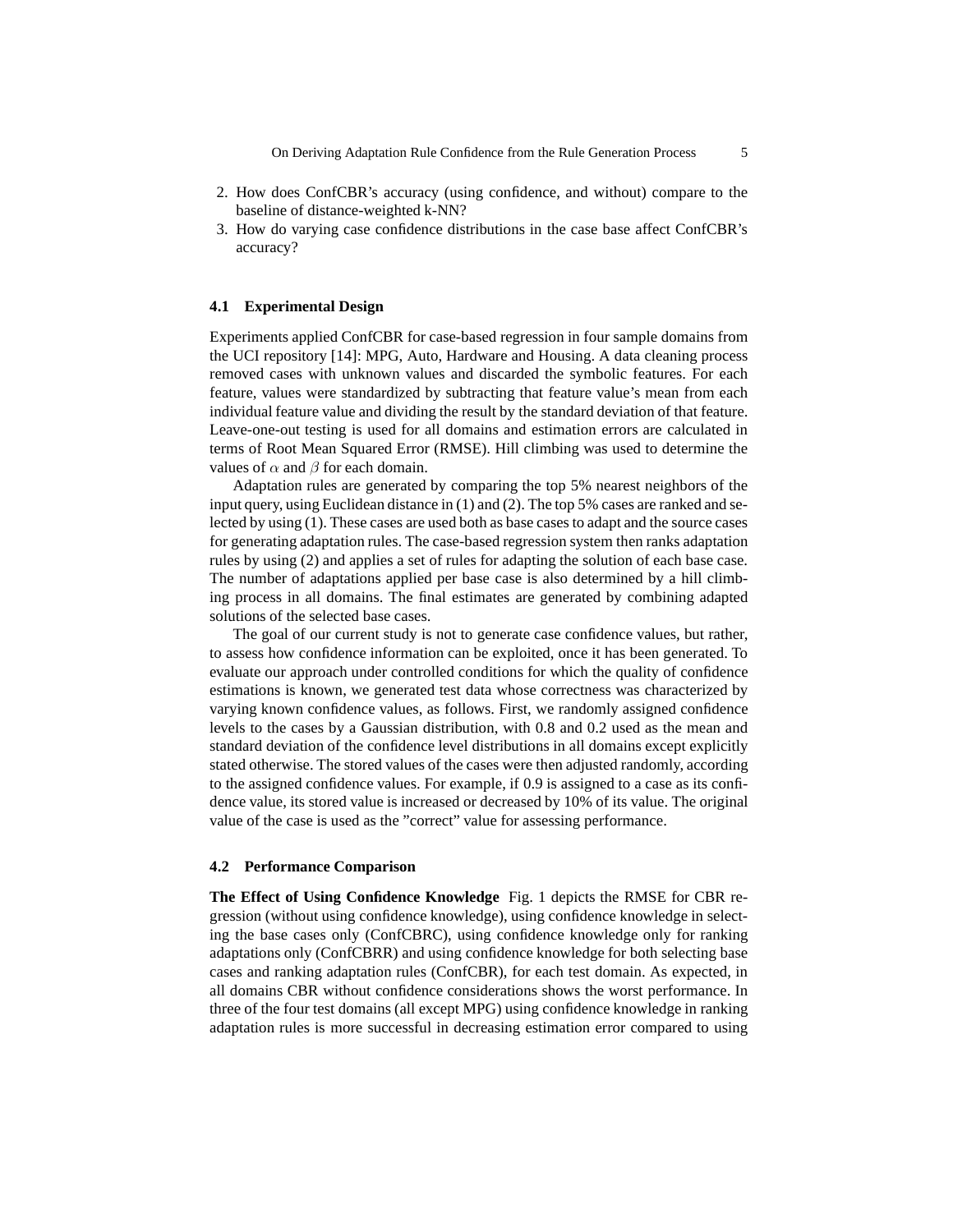#### 6 Vahid Jalali and David Leake

confidence knowledge for selecting the base cases to adapt. In almost all cases, using case confidence knowledge both for selecting base cases and ranking adaptation rules (ConfCBR) provides the most accurate results. Exceptions occur only for one configuration of the Auto domain (when solutions are generated from 5 base cases) and when 5 or more base cases were used in the Hardware domain. In both those cases, confidence-based rule ranking only outperformed the combination, but the combination outperformed rule ranking only for smaller numbers of base cases.



**Fig. 1.** RMSE comparison for no use of confidence (CBR) only using confidence for ranking base cases (ConfCBRC), only using confidence for ranking adaptation rules (ConfCBRR) and using confidence for both (ConfCBR)

**ConfCBR vs. k-NN** To compare the accuracy of ConfCBR with a baseline, we conducted experiments in the test domains using conventional distance weighted k-NN,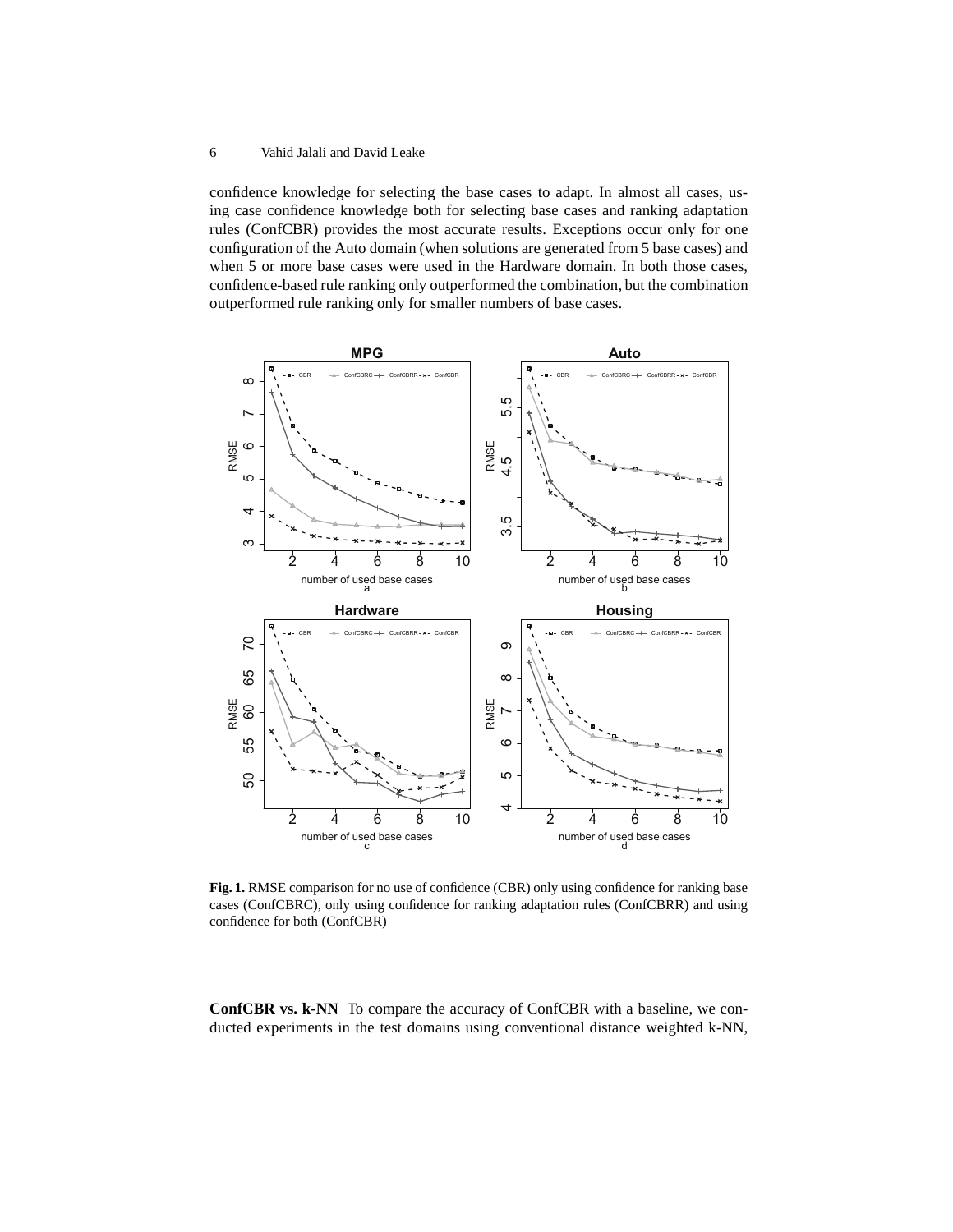and distance-weighted k-NN enhanced with case confidence knowledge (ConfkNN). The confidence knowledge in ConfkNN is used for selecting the cases from which the solution will be generated by using (1).

Fig. 2 shows the RMSE of k-NN, Confidence based k-NN (ConfkNN), CBR and ConfCBR in the test domains. For three out of four domains (all except Hardware), the worst performance belongs to the basic CBR approach, which reflects its inability to adjust to varying confidence levels (either of base cases or the cases from which adaptations are built). The largest performance gap between k-NN and ConfCBR is observed for the Hardware domain (ConfCBR performs 33% better than ConfkNN) while this gap is minimized in the MPG domain (ConfCBR only performs 3% better than ConfkNN). In all domains ConfCBR performs better than the baseline methods, showing that CBR enhanced with confidence knowledge is able to generate more accurate estimations compared to the other tested alternative methods.



**Fig. 2.** RMSE of CBR, ConfCBR, k-NN, and k-NN enhanced with confidence knowledge (ConfkNN)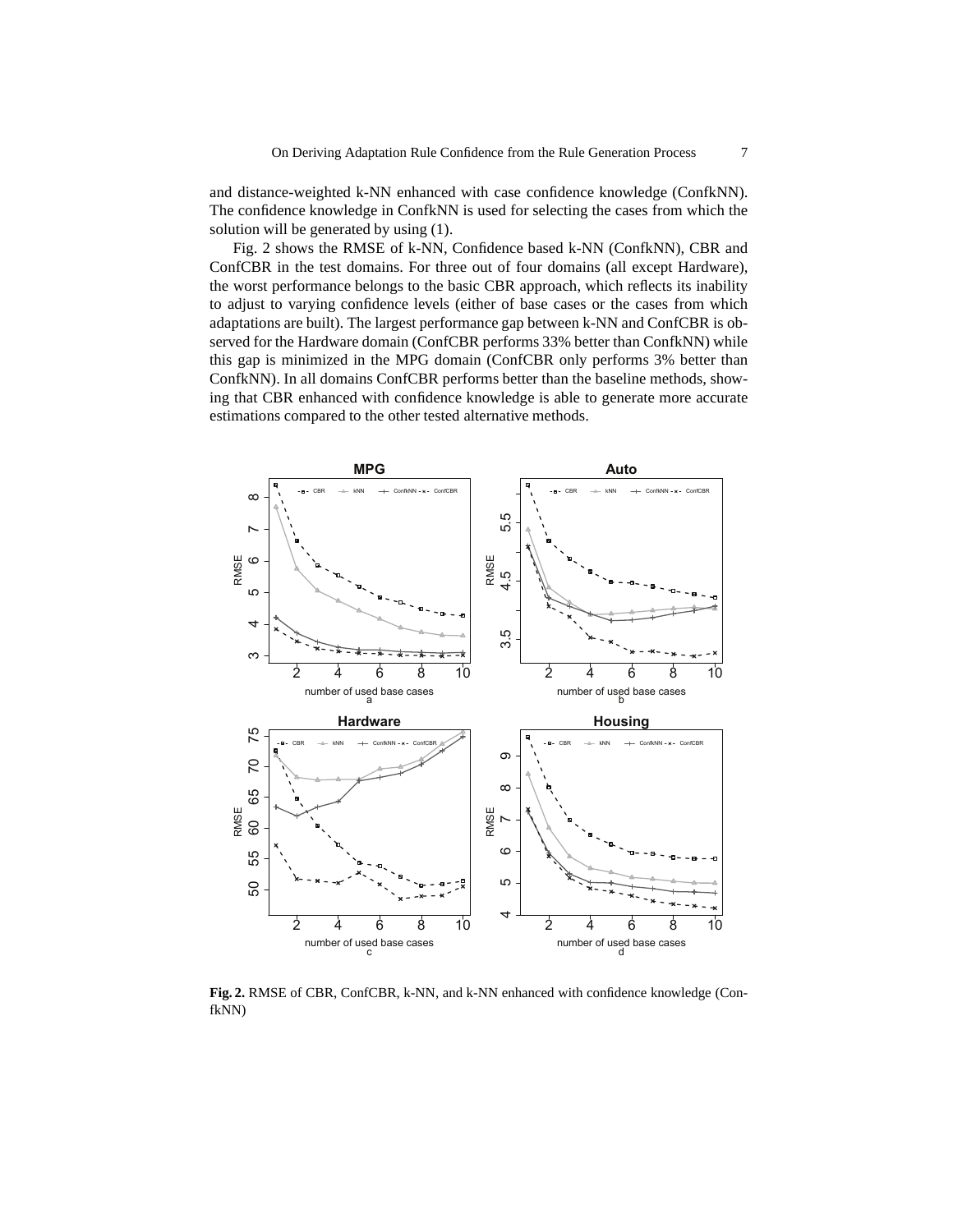**The Effect of Case Confidence Level Distribution on ConfCBR** To assess the effect of case confidence level distribution on ConfCBR we conducted experiments in the Housing domain with different case confidence level distributions. Fig. 3 shows the RMSE of CBR and ConfCBR in the housing domain for four different confidence distributions. As a reference, Part a of Fig. 3 repeats the results of Part a of Fig. 1. However, parts b, c and d show results for three new distributions. Based on comparison of parts a, b and c of Fig. 3 we hypothesize that the difference between the relative performance of CBR and ConfCBR depends more on the standard deviation of the case confidence levels than on their mean value. Part d suggests that for relatively small standard deviations, performance of CBR and ConfCBR is almost identical.



**Fig. 3.** RMSE of CBR without using confidence knowledge (CBR) and CBR using case confidence knowledge both for ranking base cases and adaptation rules (ConfCBR) in the Housing domain for four sample normal distributions of case confidence levels.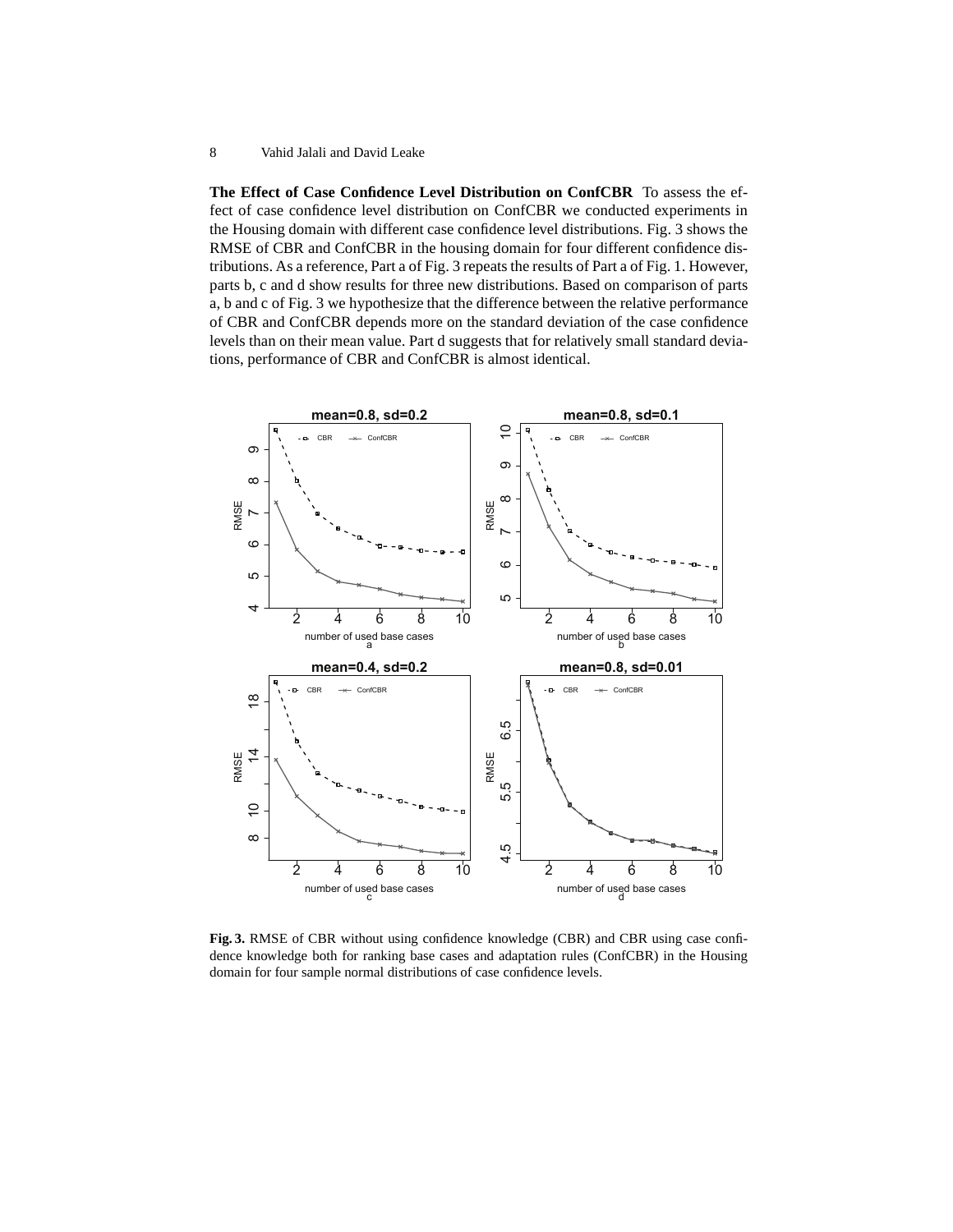#### **5 Conclusion and Future Work**

This paper has explored how considerations of case confidence can help to assess the confidence of adaptation rules generated by the difference heuristic, and how adaptation rule and case confidence can be brought to bear not only to assess confidence of solutions, but to generate better solutions. It has introduced a new method, confidence-based case based regression (ConfCBR), which uses confidence knowledge both for selecting base cases and ranking adaptations. Experimental results showed that ConfCBR outperforms a corresponding case-based approach to regression without confidence knowledge and k-NN baseline methods in four sample domains, often by substantial margins. Results also showed that the benefit depends significantly on the distribution of case confidence levels in a case base.

Our current investigation was based on sample data for which confidence levels were artificially created. We are developing methods for estimating the case confidences of new case bases by statistical methods such as outlier detection, and intend to examine ConfCBR performance when case confidence levels are estimated automatically. Another future direction is studying other methods for estimating rule confidence.

## **References**

- 1. Cheetham, W., Price, J.: Measures of solution accuracy in case-based reasoning systems. In: Proceedings of the Seventh European Conference On Case-Based Reasoning. (2004) 106– 118
- 2. Hanney, K., Keane, M.: The adaptation knowledge bottleneck: How to ease it by learning from cases. In: Proceedings of the Second International Conference on Case-Based Reasoning, (1997)
- 3. Cheetham, W.: Case-based reasoning with confidence. In: Fifth Euorpean Workshop on Case-Based Reasoning. (2000) 15–25
- 4. Cheetham, W., Price, J.: Measures of solution accuracy in case-based reasoning systems. eccbr 2004. In Funk, P., González, P., eds.: ECCBR-2004: Advances in Case-Based Reasoning, (2004) 106–118
- 5. Delany, S.J., Cunningham, P., Doyle, D., Zamolotskikh, A.: Generating estimates of classification confidence for a case-based spam filter. In: Proceedings of the 6th international conference on Case-Based Reasoning Research and Development. ICCBR'05, (2005) 177– 190
- 6. Reilly, J., Smyth, B., McGinty, L., McCarthy, K.: Critiquing with confidence. In: ICCBR. (2005) 436–450
- 7. Mülâyim, O., Arcos, J.L.: Understanding dubious future problems. In: Proceedings of the 9th European conference on Advances in Case-Based Reasoning. ECCBR '08, (2008) 385–399
- 8. Hullermeier, E.: Credible case-based inference using similarity profiles. IEEE Trans. on Knowl. and Data Eng. **19**(6) (June 2007) 847–858
- 9. Craw, S., Jarmulak, J., Rowe, R.: Learning and applying case-based adaptation knowledge. In Aha, D., Watson, I., eds.: Proceedings of the Fourth International Conference on Case-Based Reasoning, (2001) 131–145
- 10. Wilke, W., Vollrath, I., Althoff, K.D., Bergmann, R.: A framework for learning adaptation knowledge based on knowledge light approaches. In: Proceedings of the Fifth German Workshop on Case-Based Reasoning. (1997) 235–242